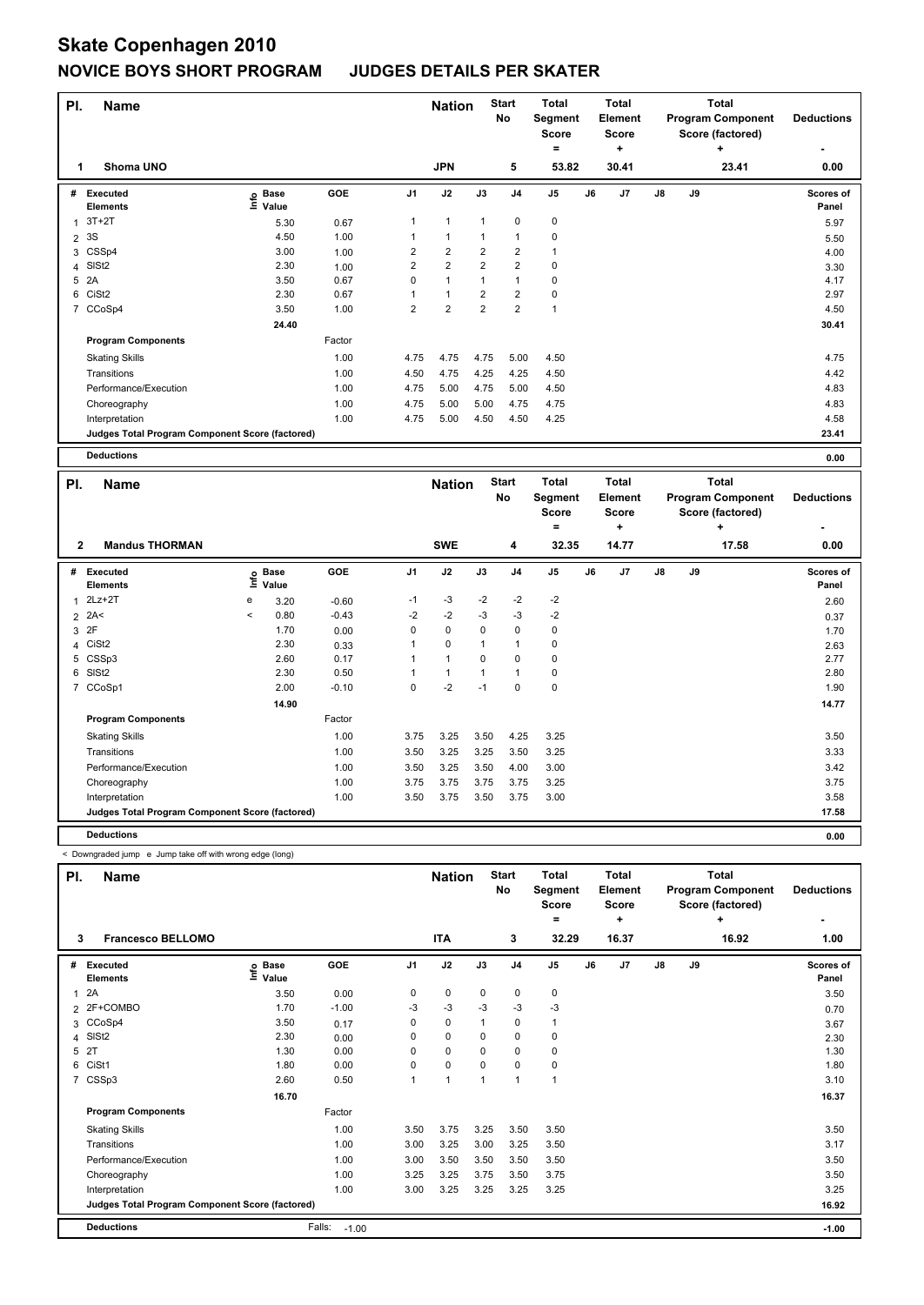# **Skate Copenhagen 2010 NOVICE BOYS SHORT PROGRAM JUDGES DETAILS PER SKATER**

| PI.<br><b>Name</b> |                                                 |         |                      |         |                |              | <b>Nation</b> | <b>Start</b><br>No | <b>Total</b><br>Segment<br><b>Score</b><br>۰ |    | <b>Total</b><br>Element<br><b>Score</b><br>٠ |               | <b>Total</b><br><b>Program Component</b><br>Score (factored) | <b>Deductions</b> |                    |
|--------------------|-------------------------------------------------|---------|----------------------|---------|----------------|--------------|---------------|--------------------|----------------------------------------------|----|----------------------------------------------|---------------|--------------------------------------------------------------|-------------------|--------------------|
| 4                  | Sondre Oddvol BØE                               |         |                      |         |                | <b>NOR</b>   |               | 1                  | 31.63                                        |    | 15.47                                        |               |                                                              | ÷<br>16.16        | 0.00               |
| #                  | Executed<br><b>Elements</b>                     | ۴٥      | <b>Base</b><br>Value | GOE     | J <sub>1</sub> | J2           | J3            | J <sub>4</sub>     | J <sub>5</sub>                               | J6 | J7                                           | $\mathsf{J}8$ | J9                                                           |                   | Scores of<br>Panel |
| 1                  | SISt1                                           |         | 1.80                 | 0.00    | 0              | 0            | 0             | 0                  | 0                                            |    |                                              |               |                                                              |                   | 1.80               |
|                    | 2 2F                                            |         | 1.70                 | $-0.10$ | 0              | $-1$         | $-1$          | 0                  | $\mathbf 0$                                  |    |                                              |               |                                                              |                   | 1.60               |
| 3                  | $2Lz+2T$                                        |         | 3.20                 | 0.00    | 0              | 0            | 0             | 0                  | 0                                            |    |                                              |               |                                                              |                   | 3.20               |
|                    | 4 CiSt1                                         |         | 1.80                 | 0.00    | 0              | 0            | 0             | 0                  | 0                                            |    |                                              |               |                                                              |                   | 1.80               |
|                    | 5 CSSp4                                         |         | 3.00                 | 0.50    | 1              | $\mathbf{1}$ | 1             | $\mathbf{1}$       | $\mathbf{1}$                                 |    |                                              |               |                                                              |                   | 3.50               |
|                    | $6$ 2A<                                         | $\prec$ | 0.80                 | $-0.40$ | $-2$           | $-2$         | $-3$          | $-2$               | $-2$                                         |    |                                              |               |                                                              |                   | 0.40               |
|                    | 7 CCoSp3                                        |         | 3.00                 | 0.17    | $-1$           | $\mathbf{1}$ | 0             | 0                  | $\mathbf{1}$                                 |    |                                              |               |                                                              |                   | 3.17               |
|                    |                                                 |         | 15.30                |         |                |              |               |                    |                                              |    |                                              |               |                                                              |                   | 15.47              |
|                    | <b>Program Components</b>                       |         |                      | Factor  |                |              |               |                    |                                              |    |                                              |               |                                                              |                   |                    |
|                    | <b>Skating Skills</b>                           |         |                      | 1.00    | 3.25           | 3.25         | 3.25          | 3.75               | 3.25                                         |    |                                              |               |                                                              |                   | 3.25               |
|                    | Transitions                                     |         |                      | 1.00    | 3.00           | 3.00         | 3.00          | 3.50               | 3.00                                         |    |                                              |               |                                                              |                   | 3.00               |
|                    | Performance/Execution                           |         |                      | 1.00    | 3.00           | 3.25         | 3.50          | 4.25               | 3.00                                         |    |                                              |               |                                                              |                   | 3.25               |
|                    | Choreography                                    |         |                      | 1.00    | 3.00           | 3.00         | 3.75          | 4.00               | 3.25                                         |    |                                              |               |                                                              |                   | 3.33               |
|                    | Interpretation                                  |         |                      | 1.00    | 3.25           | 3.00         | 3.50          | 3.75               | 3.25                                         |    |                                              |               |                                                              |                   | 3.33               |
|                    | Judges Total Program Component Score (factored) |         |                      |         |                |              |               |                    |                                              |    |                                              |               |                                                              |                   | 16.16              |
|                    | <b>Deductions</b>                               |         |                      |         |                |              |               |                    |                                              |    |                                              |               |                                                              |                   | 0.00               |

< Downgraded jump

| PI.            | <b>Name</b>                                     |                                  |         |                | <b>Nation</b> |      | <b>Start</b><br>No | <b>Total</b><br>Segment<br><b>Score</b><br>Ξ. |    | Total<br>Element<br><b>Score</b><br>٠ |               | Total<br><b>Program Component</b><br>Score (factored) | <b>Deductions</b> |                    |
|----------------|-------------------------------------------------|----------------------------------|---------|----------------|---------------|------|--------------------|-----------------------------------------------|----|---------------------------------------|---------------|-------------------------------------------------------|-------------------|--------------------|
| 5              | <b>Anton RÖNNFORS</b>                           |                                  |         |                | <b>SWE</b>    |      | $\mathbf{2}$       | 26.02                                         |    | 13.10                                 |               |                                                       | 12.92             | 0.00               |
| #              | Executed<br><b>Elements</b>                     | <b>Base</b><br>e Base<br>⊆ Value | GOE     | J <sub>1</sub> | J2            | J3   | J <sub>4</sub>     | J <sub>5</sub>                                | J6 | J7                                    | $\mathsf{J}8$ | J9                                                    |                   | Scores of<br>Panel |
|                | $1 \t1A$                                        | 0.80                             | 0.00    | 0              | 0             | 0    | 0                  | 0                                             |    |                                       |               |                                                       |                   | 0.80               |
| $\overline{2}$ | 2F                                              | 1.70                             | 0.00    | 0              | 0             | 0    | 0                  | $\mathbf 0$                                   |    |                                       |               |                                                       |                   | 1.70               |
| 3              | CSp1                                            | 1.40                             | 0.00    | 0              | $\mathbf 0$   | 0    | 0                  | 0                                             |    |                                       |               |                                                       |                   | 1.40               |
| 4              | SISt1                                           | 1.80                             | $-0.10$ | 0              | 0             | $-1$ | $-1$               | 0                                             |    |                                       |               |                                                       |                   | 1.70               |
| 5              | $2T+2T$                                         | 2.60                             | $-0.20$ | 0              | $\mathbf 0$   | $-1$ | $-2$               | $-1$                                          |    |                                       |               |                                                       |                   | 2.40               |
|                | 6 CCoSp4                                        | 3.50                             | $-0.20$ | $-1$           | $\mathbf 0$   | $-1$ | $-1$               | 0                                             |    |                                       |               |                                                       |                   | 3.30               |
| $\overline{7}$ | CiSt1                                           | 1.80                             | 0.00    | 0              | 0             | $-1$ | 0                  | $\mathbf 0$                                   |    |                                       |               |                                                       |                   | 1.80               |
|                |                                                 | 13.60                            |         |                |               |      |                    |                                               |    |                                       |               |                                                       |                   | 13.10              |
|                | <b>Program Components</b>                       |                                  | Factor  |                |               |      |                    |                                               |    |                                       |               |                                                       |                   |                    |
|                | <b>Skating Skills</b>                           |                                  | 1.00    | 2.75           | 2.50          | 2.50 | 2.75               | 2.75                                          |    |                                       |               |                                                       |                   | 2.67               |
|                | Transitions                                     |                                  | 1.00    | 2.50           | 2.25          | 2.25 | 2.50               | 2.50                                          |    |                                       |               |                                                       |                   | 2.42               |
|                | Performance/Execution                           |                                  | 1.00    | 2.75           | 2.25          | 2.50 | 2.75               | 2.50                                          |    |                                       |               |                                                       |                   | 2.58               |
|                | Choreography                                    |                                  | 1.00    | 3.00           | 2.50          | 2.75 | 3.00               | 2.50                                          |    |                                       |               |                                                       |                   | 2.75               |
|                | Interpretation                                  |                                  | 1.00    | 2.75           | 2.50          | 2.25 | 3.00               | 2.25                                          |    |                                       |               |                                                       |                   | 2.50               |
|                | Judges Total Program Component Score (factored) |                                  |         |                |               |      |                    |                                               |    |                                       |               |                                                       |                   | 12.92              |
|                | <b>Deductions</b>                               |                                  |         |                |               |      |                    |                                               |    |                                       |               |                                                       |                   | 0.00               |